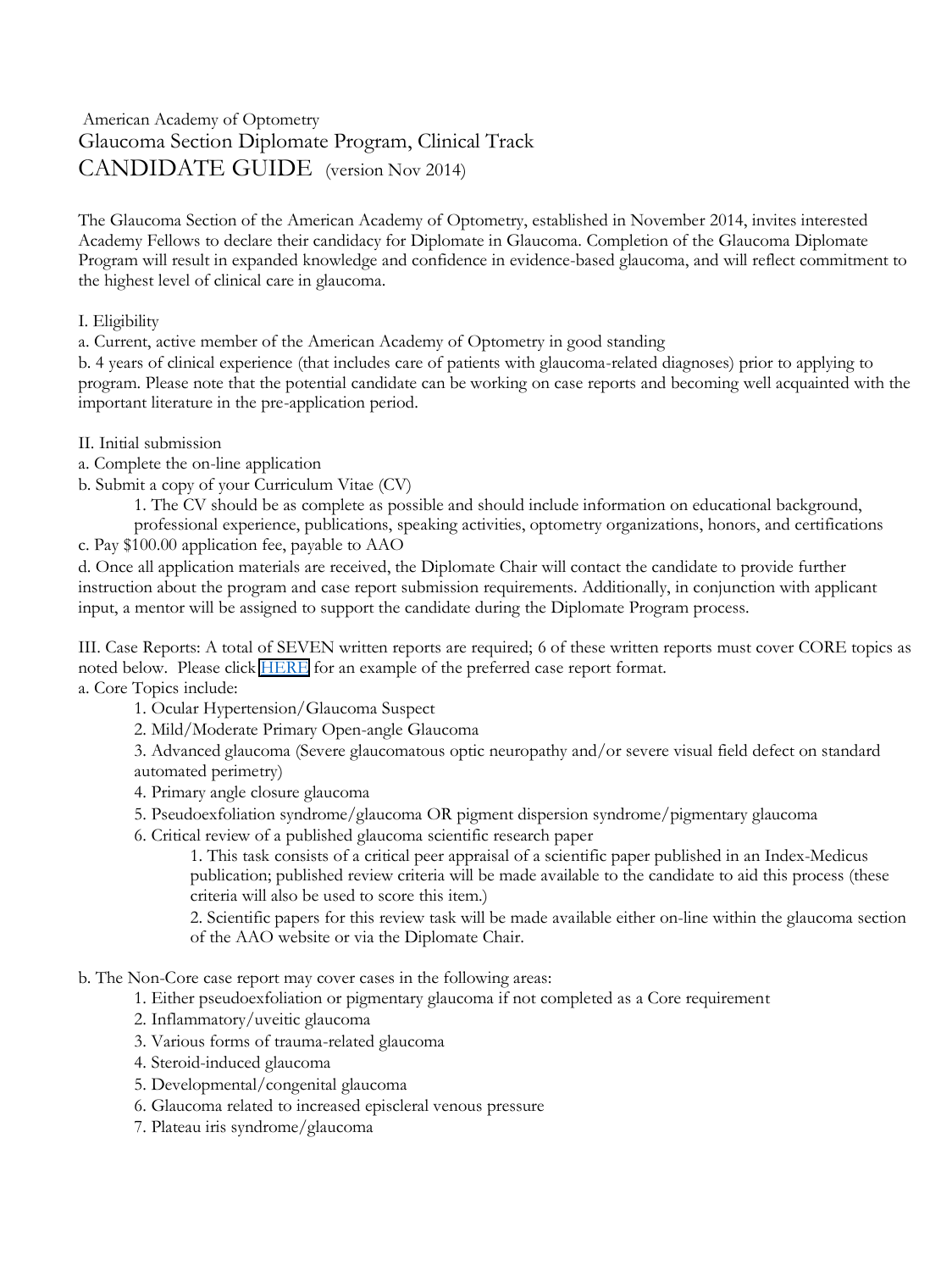8. Other Secondary glaucoma

- 1. Neovascular glaucoma
- 2. Irido-corneal-endothelial syndrome
- 3. Lens-induced glaucoma
- 4. Malignant glaucoma
- 5. Intraocular-tumor related glaucoma
- 6. Suprachoroidal hemorrhage and glaucoma
- 7. Medication-related angle closure glaucoma

c. A published paper in a peer-reviewed, index-medicus journal may be accepted as a substitution for 1 written case report. Qualifications for this substitution will include authorship criteria (candidate must be listed as first or second author), content requirements (manuscript must be directly related to glaucoma topic), and approval by the Diplomate chair.

d. Written case reports must meet the following criteria to be accepted:

- 1. Comprehensive description of the case with all ocular findings clearly documented and detailed;
- 2. Comprehensive review of pertinent aspects of the case including:
	- 1. Pathophysiologic factors
	- 2. Epidemiology: Prevalence of Incidence
	- 3. Diagnostic Assessment
	- 4. Risk Assessment
	- 5. Management considerations
- 3. Recommended format:
	- 1. Introduction
	- 2. Case Review
	- 3. Discussion
	- 4. Conclusions
	- 5. References (full citations required)

a. Number references consecutively in the order of their citation in the text and identify by superscript numbers. Do not insert references as footnotes. Candidates are responsible for making sure that each reference is correctly cited and listed. It is strongly recommended that candidates use a reference management system such as Endnote. References must be in the form currently used in the OVS Journal. A file containing the journal's format for references is available on the Journal home page (http://ovs.edmgr.com/) Click on "Instructions for Authors."

4. Number the pages of the report consecutively

5. The report should be double-spaced.

6. Restrict abbreviations to those that are widely used and understood. Introduce each abbreviation in parentheses after the first appearance of the expanded term. Abbreviations of standard measure used with number quantities (mm, Hg, cm, and ml) are used without initial expansion

7. Each case report should be concise, yet complete based upon the complexity of the case.

8. All cases should include HIPAA compliant supporting images (e.g. visual field results, disc photographs, OCT results, etc.)

9. Each report must be well-referenced and demonstrate the use of evidence-based principles in patient assessment, decision-making, and overall management

10. The reports should exhibit publication-quality sophistication and grammar;

11. Each report will be reviewed by at least two Glaucoma section diplomate committee members. If the written report requires revision, the paper will be returned with specific reviewer comments to improve the paper. If reviewers disagree with regard to acceptability of the report, the chair of the Diplomate program committee will adjudicate and work to a consensus.